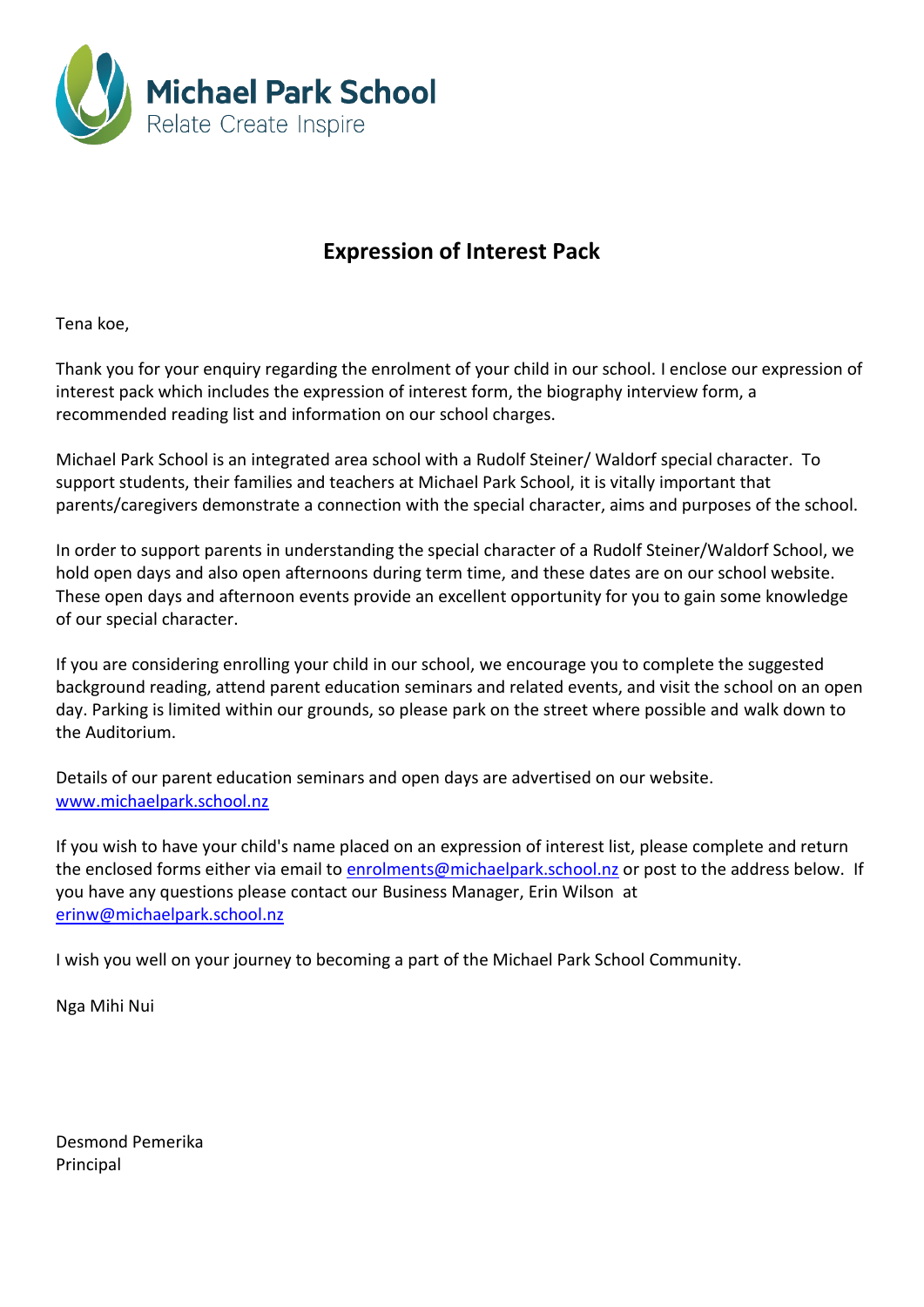### **RUDOLF STEINER EDUCATION**

#### Recommended Reading

#### **EARLY CHILDHOOD**

| The Genius of Play - Celebrating the Spirit of Childhood            | Sally Jenkinson     |
|---------------------------------------------------------------------|---------------------|
| You are Your Child's First Teacher                                  | Rahima Baldwin      |
| Free to Learn - Introducing Steiner Waldorf Education               | Lynn Oldfield       |
| What is Waldorf Kindergarten?                                       | Joan Almon (Editor) |
| The Parent and Child Group Handbook -<br>A Steiner Waldorf Approach | Dot Male            |
| Heaven on Earth – A handbook for parents of Young Children          | Sharifa Oppenheimer |
|                                                                     |                     |

#### **STEINER/WALDORF EDUCATION OVERVIEW**

Adventures in Steiner Education and Brien Masters and Brien Masters and Brien Masters An Introduction to Steiner Education Francis Edmunds Understanding Waldorf Education **Jack Petrash** Jack Petrash The Developing Child Willi Aepplli Waldorf Parenting Handbook **Lois Cusick** Lois Cusick Questions and Answers in Rudolf Steiner Education **Roy American** Roy Wilkinson Steiner Education in Theory and Practice **Gilbert Childs** Gilbert Childs School as a Journey Torin Finser Waldorf Schools - Upper Grades and High School Ruth Pusch (ed.) Between From and Freedom Between From and Freedom Adolescence **Betty Staley** Simplicity Parenting Theorem 2012 Simplicity Parenting Theorem 2013 Simplicity Parenting Theorem 2013

Many of these books are available in public libraries.

You can also find out more about Michael Park School by visiting our website [www.michaelpark.school.nz](http://www.michaelpark.school.nz/)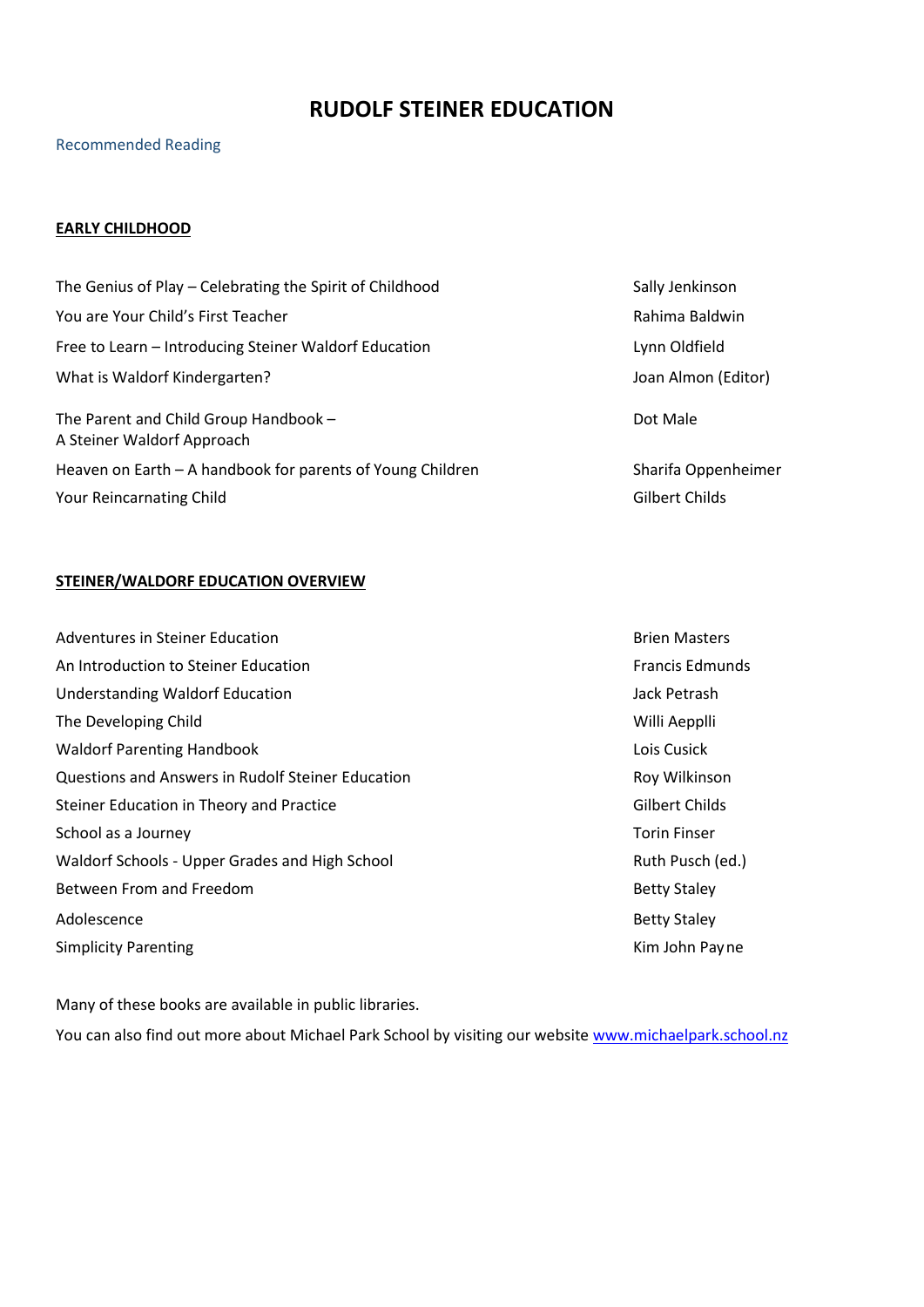## **Michael Park School**

# **Expression of Interest**

### THIS IS NOT AN ENROLMENT FORM

We only contact parents when a place may become available. As part of our enrolment procedure, parents and children are interviewed before acceptance.

| <b>CHILD'S FAMILY NAME:</b>    |                                                            | <u> 1989 - Johann Barn, mars ar breithinn ar breithinn ar breithinn ar breithinn ar breithinn ar breithinn ar br</u>            |               |             |
|--------------------------------|------------------------------------------------------------|---------------------------------------------------------------------------------------------------------------------------------|---------------|-------------|
| <b>CHILD'S FIRST NAME (S):</b> |                                                            | <u> 1989 - Johann Harry Harry Harry Harry Harry Harry Harry Harry Harry Harry Harry Harry Harry Harry Harry Harry</u>           |               |             |
|                                |                                                            |                                                                                                                                 | $\Box$ FEMALE | <b>MALE</b> |
|                                | PARENTS' / GUARDIANS' DETAILS: (for further contact)       |                                                                                                                                 |               |             |
| 1. Name:                       |                                                            |                                                                                                                                 |               |             |
|                                |                                                            |                                                                                                                                 |               |             |
|                                |                                                            |                                                                                                                                 |               |             |
|                                |                                                            |                                                                                                                                 |               |             |
| Address:                       |                                                            |                                                                                                                                 |               |             |
|                                |                                                            |                                                                                                                                 |               |             |
| 2. Name:                       |                                                            |                                                                                                                                 |               |             |
|                                |                                                            |                                                                                                                                 |               |             |
|                                |                                                            |                                                                                                                                 |               |             |
|                                |                                                            |                                                                                                                                 |               |             |
| Address:                       |                                                            |                                                                                                                                 |               |             |
|                                |                                                            |                                                                                                                                 |               |             |
| $\Box$ NO                      | Has your family previously applied to Michael Park School? |                                                                                                                                 |               |             |
| $\Box$ YES<br><b>DATES</b>     |                                                            |                                                                                                                                 |               |             |
|                                |                                                            | If a child in your family left Michael Park School prior to Graduation please explain the circumstances:                        |               |             |
|                                |                                                            |                                                                                                                                 |               |             |
|                                |                                                            |                                                                                                                                 |               |             |
|                                |                                                            |                                                                                                                                 |               |             |
|                                | Child 1                                                    | Do you have other children <i>already attending</i> Michael Park School? If so, give <i>Names and Dates of Birth</i><br>Child 2 |               | Child 3     |
| Surname                        |                                                            |                                                                                                                                 |               |             |
| <b>First Name</b>              |                                                            |                                                                                                                                 |               |             |
| Date of Birth                  |                                                            |                                                                                                                                 |               |             |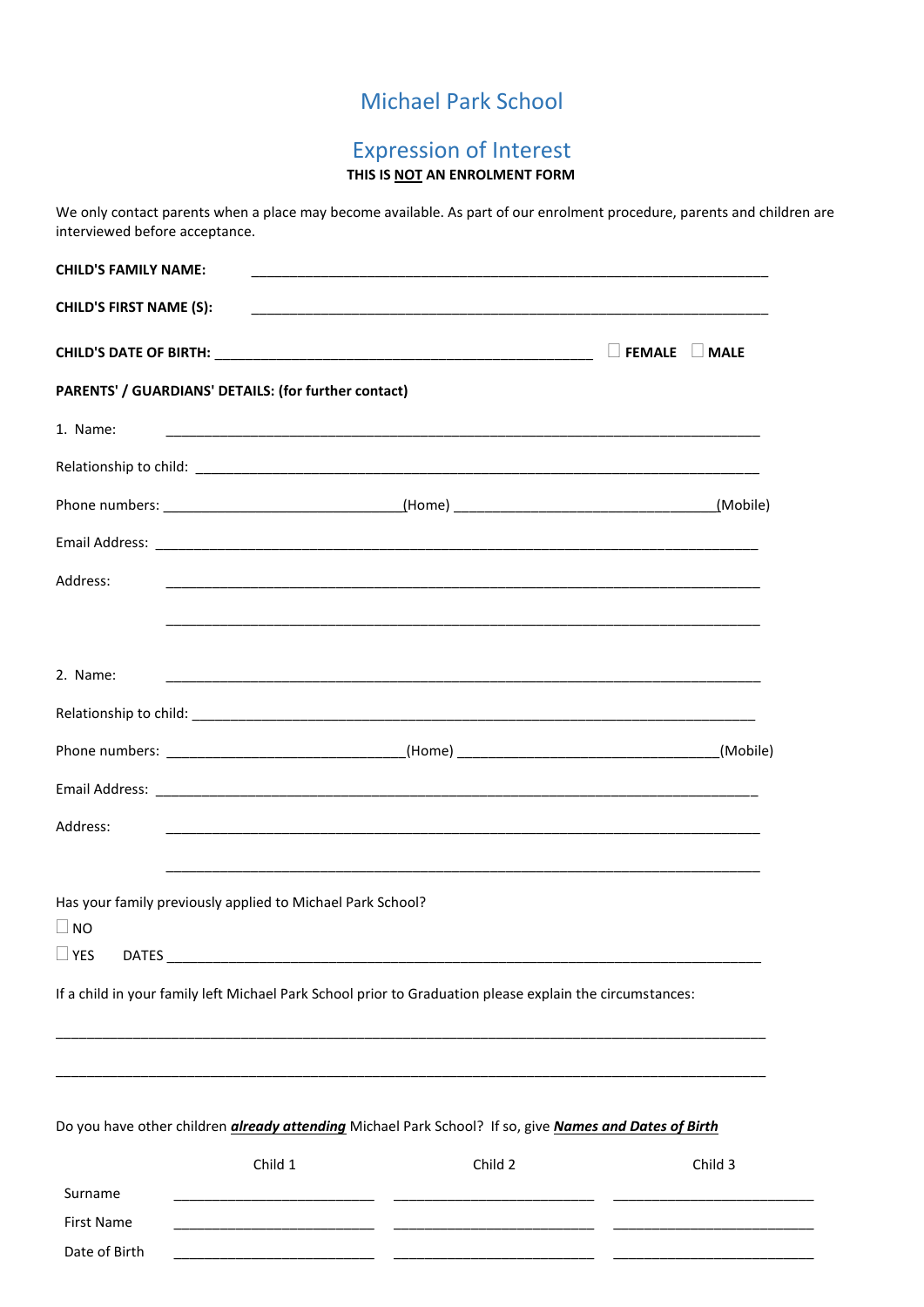|                 |                                                      | How long have you known about Steiner Waldorf education?                      |                                    |
|-----------------|------------------------------------------------------|-------------------------------------------------------------------------------|------------------------------------|
| $\Box$ 0-1 year |                                                      | $\Box$ 1-2 years $\Box$ 3 or more years                                       |                                    |
|                 |                                                      | How have you become aware of Steiner Waldorf education?                       |                                    |
| $\Box$ Online   | $\Box$ Print Media                                   | $\Box$ Personal contacts/Word of mouth                                        | $\Box$ ERO Report                  |
|                 | How did you find out about Michael Park School?      |                                                                               |                                    |
|                 |                                                      |                                                                               |                                    |
|                 |                                                      |                                                                               |                                    |
|                 |                                                      | What parent education events relating to Steiner education have you attended? |                                    |
|                 | What material have you read about Steiner education? |                                                                               |                                    |
|                 |                                                      | Are you transferring from another Steiner/Waldorf School? If so, where?       |                                    |
|                 |                                                      |                                                                               |                                    |
|                 |                                                      | Please list applicant's previous schools starting with the current school.    |                                    |
|                 |                                                      |                                                                               | Years attended________________     |
|                 |                                                      |                                                                               |                                    |
|                 |                                                      |                                                                               |                                    |
|                 |                                                      |                                                                               | Telephone_________________________ |
|                 |                                                      |                                                                               |                                    |
|                 |                                                      |                                                                               | Telephone________________________  |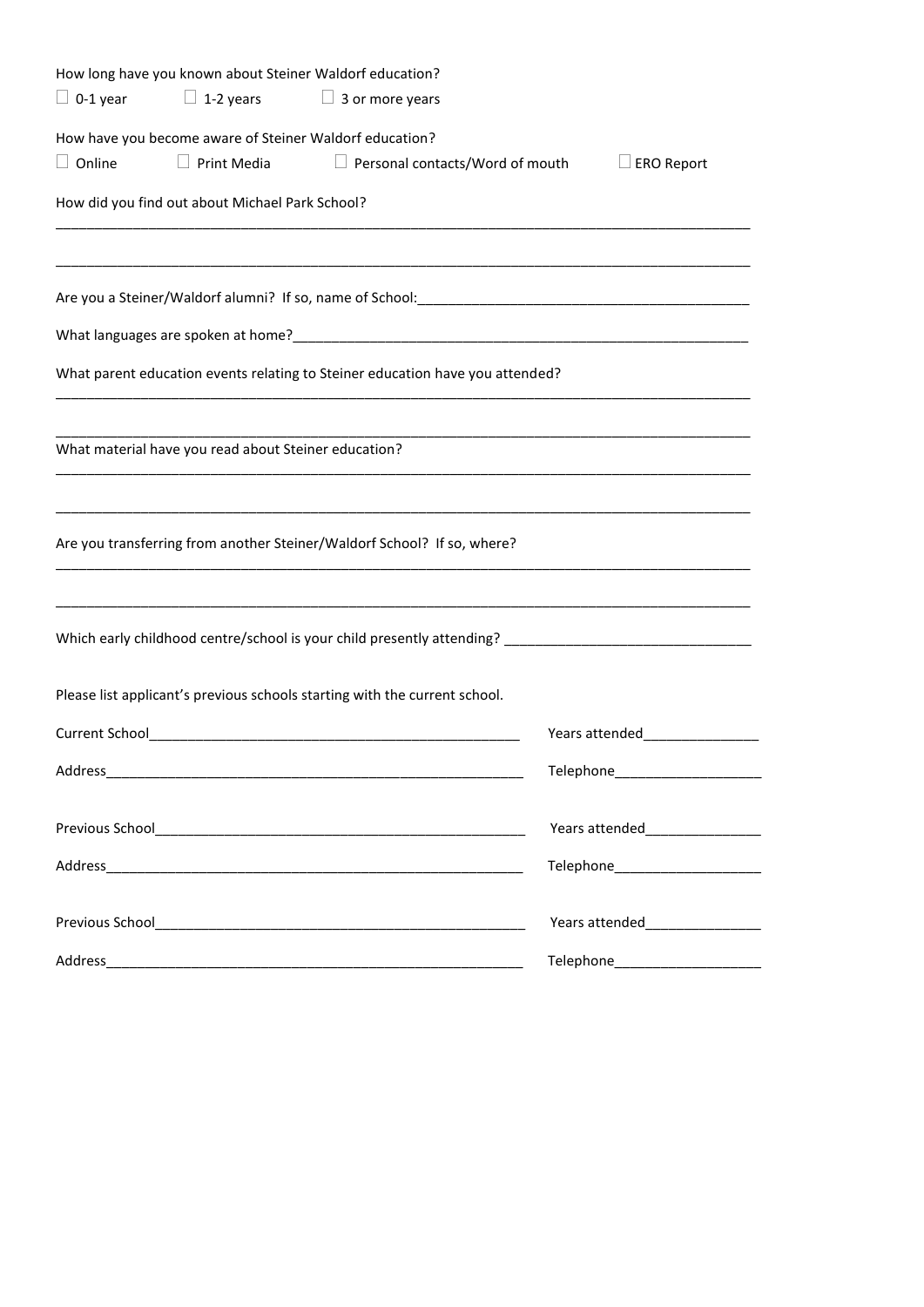Have any needs /issues with regards to the following been identified by you or a school or Kindergarten?

|                                                                     | Yes                                    | No                   | Comment                                                                                                                  |
|---------------------------------------------------------------------|----------------------------------------|----------------------|--------------------------------------------------------------------------------------------------------------------------|
| Behaviour                                                           |                                        |                      |                                                                                                                          |
| Gifted/Talented                                                     |                                        |                      |                                                                                                                          |
| Learning                                                            |                                        |                      |                                                                                                                          |
| Emotional<br><b>Needs</b>                                           |                                        |                      |                                                                                                                          |
| Social Needs                                                        |                                        |                      |                                                                                                                          |
| Medical                                                             |                                        |                      |                                                                                                                          |
|                                                                     |                                        |                      | What mode of transport do you intend to use to get your child to school?                                                 |
| $\Box$ Car<br>$\Box$                                                | Car-pooling                            | <b>Bus</b><br>$\Box$ | $\Box$ Walking<br>$\Box$ Train<br>$\Box$ Other                                                                           |
| How would you like to learn more about Steiner education?           |                                        |                      |                                                                                                                          |
| $\Box$ Workshops                                                    | Online                                 |                      | <b>Printed Media</b>                                                                                                     |
| Why are you interested in Michael Park School? Tick any that apply? |                                        |                      |                                                                                                                          |
| $\Box$ Academic performance/Qualifications                          |                                        |                      | $\Box$ Location<br>$\Box$ Rudolf Steiner Special Character                                                               |
| $\Box$ Alumni                                                       | Dissatisfaction with present education |                      | $\Box$ Relationships with other families                                                                                 |
| Small size                                                          | Community values                       |                      |                                                                                                                          |
| needs/support required.                                             |                                        |                      | Is there anything you would like to share with us about your child? E.g. special skills, talents, interests, any special |
|                                                                     |                                        |                      |                                                                                                                          |

\_\_\_\_\_\_\_\_\_\_\_\_\_\_\_\_\_\_\_\_\_\_\_\_\_\_\_\_\_\_\_\_\_\_\_\_\_\_\_\_\_\_\_\_\_\_\_\_\_\_\_\_\_\_\_\_\_\_\_\_\_\_\_\_\_\_\_\_\_\_\_\_\_\_\_\_\_\_\_\_\_\_\_\_ \_\_\_\_\_\_\_\_\_\_\_\_\_\_\_\_\_\_\_\_\_\_\_\_\_\_\_\_\_\_\_\_\_\_\_\_\_\_\_\_\_\_\_\_\_\_\_\_\_\_\_\_\_\_\_\_\_\_\_\_\_\_\_\_\_\_\_\_\_\_\_\_\_\_\_\_\_\_\_\_\_\_\_\_

\_\_\_\_\_\_\_\_\_\_\_\_\_\_\_\_\_\_\_\_\_\_\_\_\_\_\_\_\_\_\_\_\_\_\_\_\_\_\_\_\_\_\_\_\_\_\_\_\_\_\_\_\_\_\_\_\_\_\_\_\_\_\_\_\_\_\_\_\_\_\_\_\_\_\_\_\_\_\_\_\_\_\_\_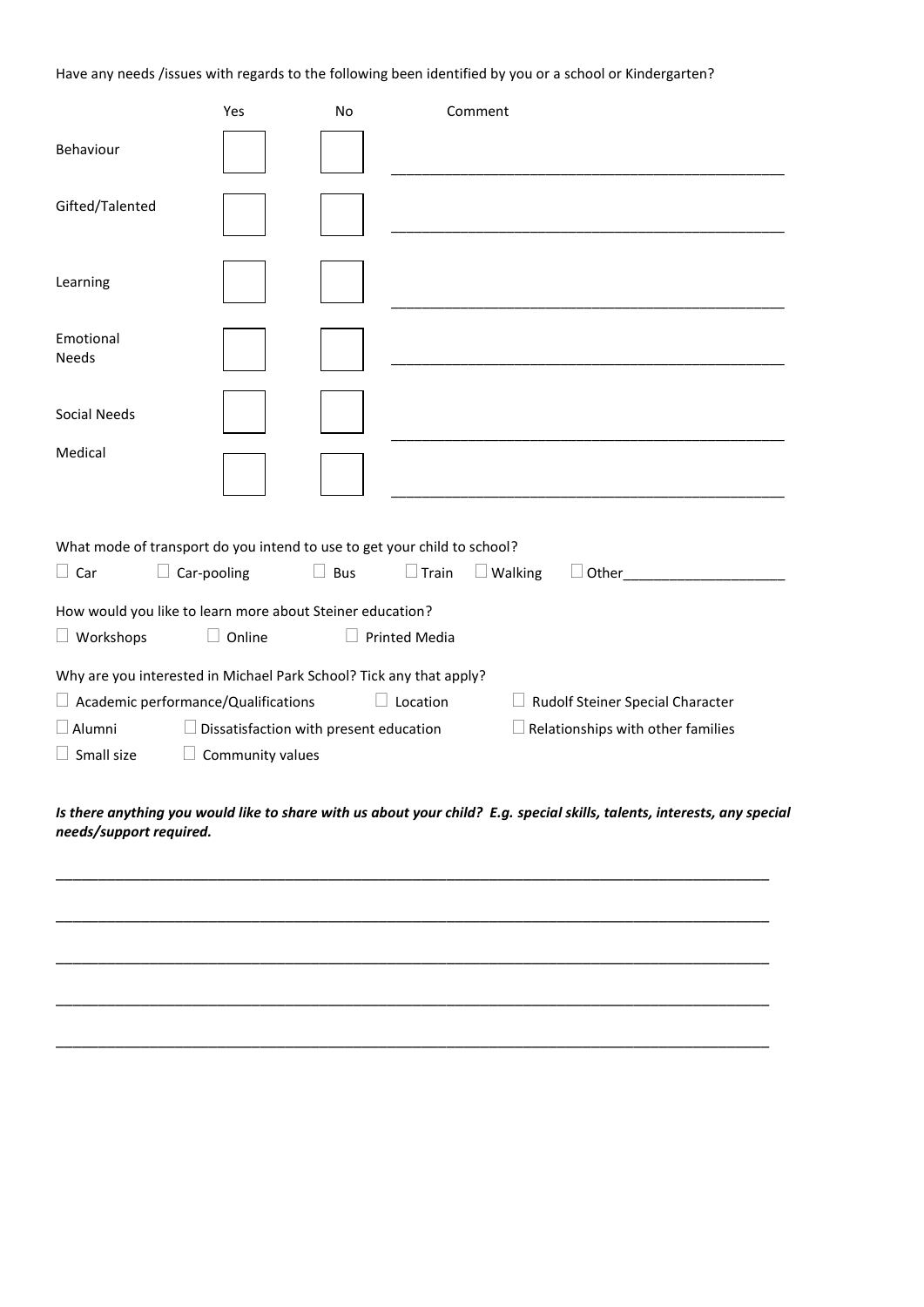#### **Please attach copies of your child's last three school reports.**

The weekly Friday Flyer (newsletter) can be viewed on our websit[e www.michaelpark.school.nz](http://www.michaelpark.school.nz/)

**If you change your address and phone number, please let us know. If we are unable to contact you we may remove your child from the list.**

| SIGNED. | --<br>٦Δ |
|---------|----------|
|---------|----------|

#### **Privacy Statement**

We are collecting personal information on this Expression of Inte rest form for the purposes of enrolling students at Michael Park School. We will use and disclose your child's information only in accordance with the *Privacy Act 1993*. Under that Act you have the right to access and request correction of any personal information we hold about you or your child.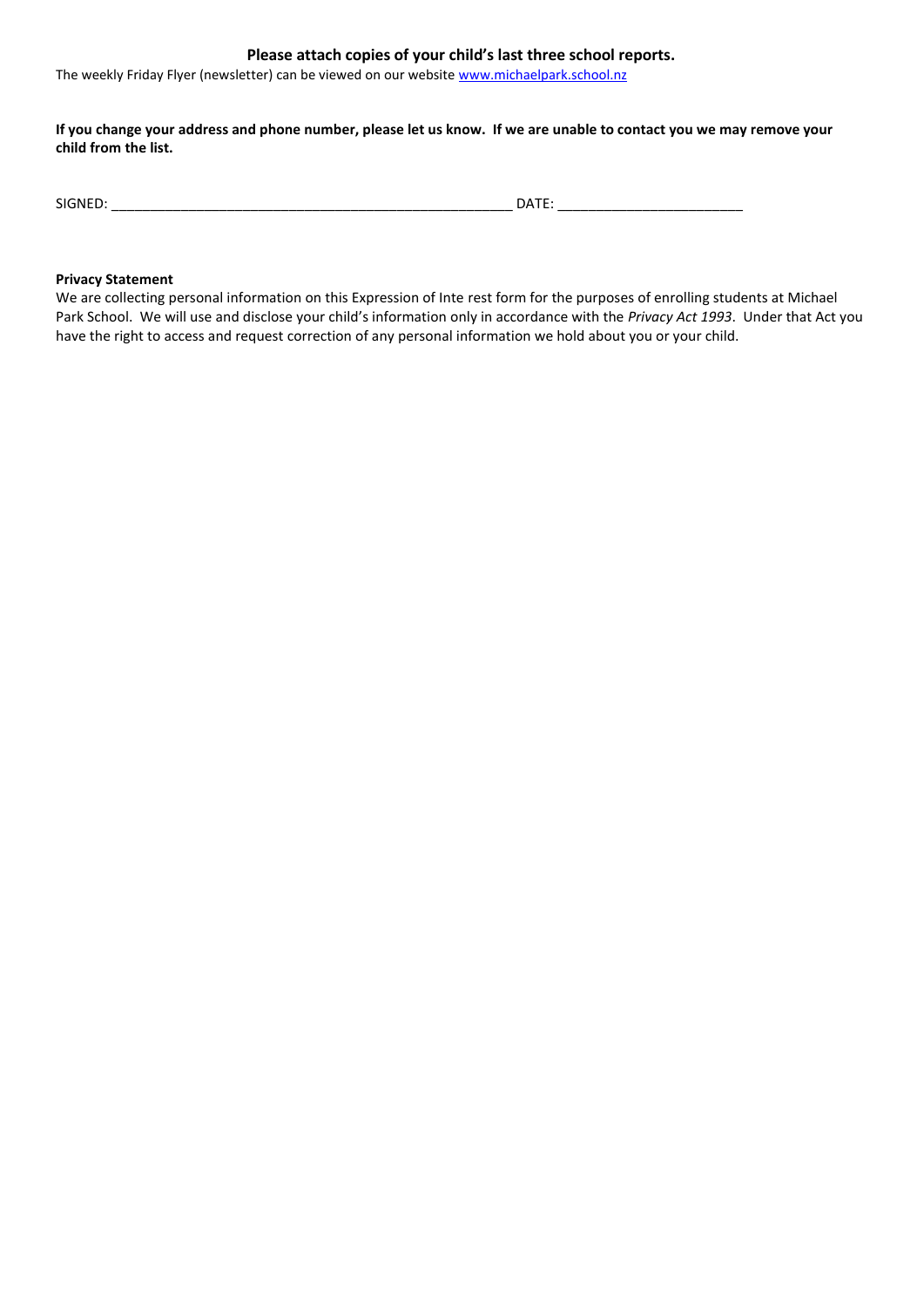## **RUDOLF STEINER SCHOOLS TRUST SCHOOL**

#### **2022 - Reviewed Yearly**

### **Class 1 - 12**

#### **School Attendance Dues - Compulsory**

\$1,437.50 per year per student (GST inclusive)

\$1,078.10 per year per student (GST inclusive) for 4<sup>th</sup> child in a family and for 5<sup>th</sup> and subsequent children there are no Attendance Dues charged.

Attendance Dues are used to cover insurance, debt servicing, improvements to integrated school buildings and associated facilities required by our integration agreement, as well as project support.

### **School Special Character Donation – Tax Deductible**

\$2,547.00 per year per family

If you have children in both the kindergarten and school, then the Special Character donation only applies to children in the kindergarten.

#### **RUDOLF STEINER SCHOOLS TRUST BANK DETAILS: 02-0256-0102748-00**

Invoiced at beginning of the year or upon starting if through the year, payable by instalments or in full. These are paid to the Rudolf Steiner Schools Trust.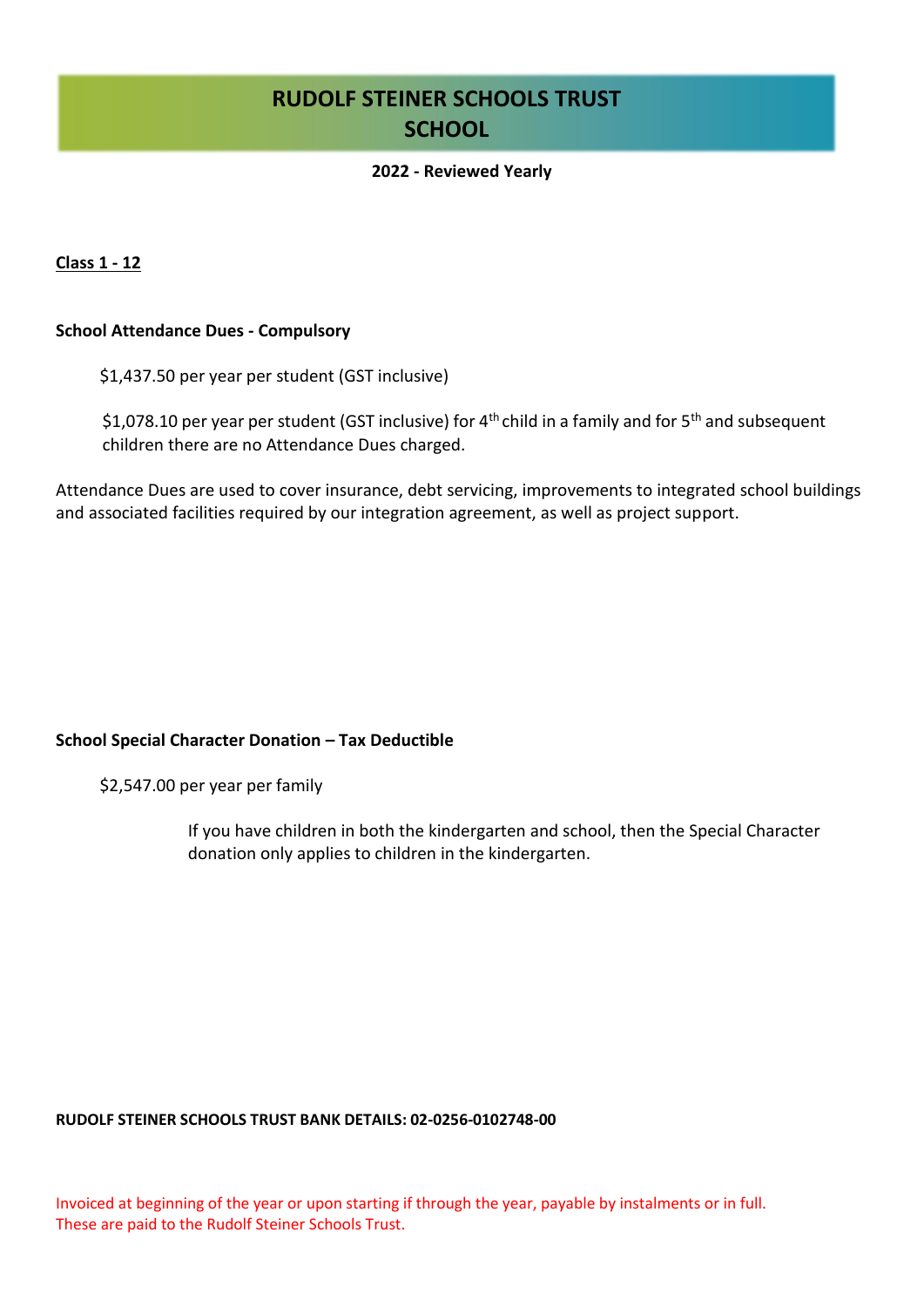## **MICHAEL PARK SCHOOL SCHOOL**

#### **2022 - Reviewed Yearly**

#### **BOT Donation – Tax Deductible**

| Classes $1 - 7$ :  | $$663.00$ per student  |
|--------------------|------------------------|
| Classes $8 - 10$ : | $$912.00$ per student  |
| Classes 11 - 12:   | \$1,060.00 per student |

This includes:

- All Curriculum based materials
- Start-up stationery in the primary school Class 1 4
- Artefacts (handwork, art etc. that is taken home)
- Photocopying (worksheets) etc.
- Covers, use of school instruments, and repairs
- Items for curriculum enhancement as defined by the Ministry of Education such as:

PE & games equipment Art & Craft materials and equipment Science materials and equipment Costumes for plays

### **Additional Costs per student**

For items such as:

- Classes 5-12 Stationery requirements (Students MUST purchase their own stationery),
- Lower School (Class 1-4) Extra stationery requirements not provided at start of year,
- Main Lesson Books Classes 4-7,
- Personal materials and tools e.g. (Independent project material),
- Student purchases for individual projects not covered above,
- Camp costs for Classes 4 to 12,
- NZQA and ISSC Fees,
- PE Uniforms if required,
- Swimming lessons and transport.

#### **MICHAEL PARK SCHOOL BANK DETAILS: 02-0256-0235647-00**

All invoiced at beginning of the year and payable on the 20th of the month following. These are paid to the Michael Park School BOT.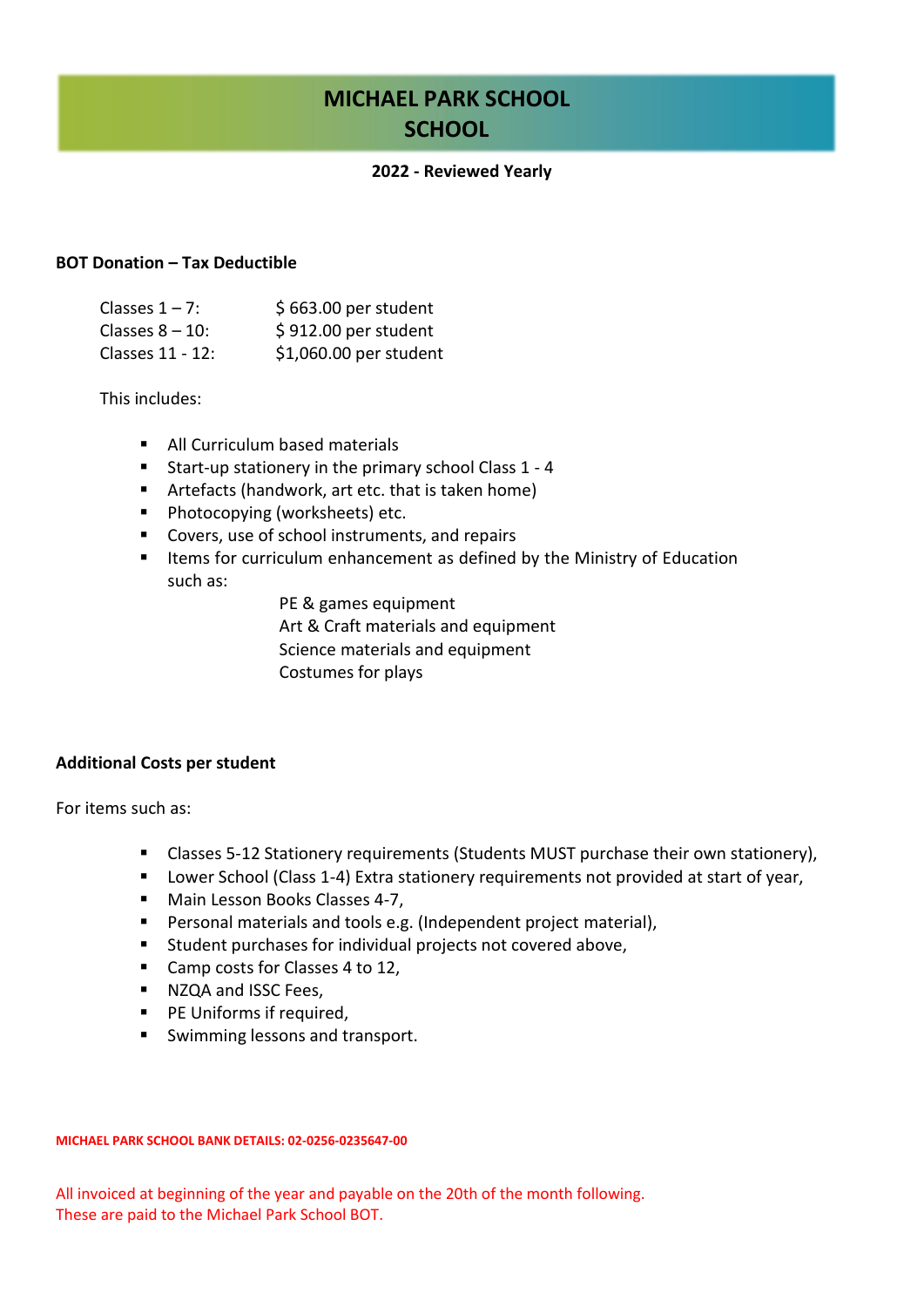## **RUDOLF STEINER SCHOOLS TRUST KINDERGARTEN**

#### **2022 - Reviewed Yearly**

Michael Park Kindergarten has opted for the Ministry of Education "20 hours" scheme. However, the funding rates for "20 hours" have been calculated to cover the minimum regulated standard and do not cover the actual operating costs associated with the delivery of an outstanding quality early childhood education based on our special character and philosophy.

In order to keep our service financially sustainable, of a high quality and reflecting the special character and philosophy of Michael Park Kindergarten we request that parents choose to be part of "20 hours" and actively support the special character and philosophy by agreeing to pay the outlined Kindergarten Special Character Donation request.

The Special Character Donation request is to cover services that are not currently provided by the Ministry of Education "20 hours" scheme:

- Staffing above minimum requirements **•** Eurythmy therapy
- 
- Steiner professional development for staff Substantial cooked morning tea
- Steiner educational expenses **•** Parent education
- Anthroposophical first aid supplies Communication Spiral
- 
- 
- Steiner Festivals (Spiral, Spring, Lantern festivals) 6-year-old Assessment prior to moving to Class 1
	-
	-
	-
	- Steiner appointed buildings Steiner appointed grounds and play equipment

#### **Kindergarten Special Character Donation:**

\$4,841.00 per child per year Or, if parents decide not to opt for the Ministry of Education "20 hours" scheme then the Kindergarten Fee is \$420.00 per week per child (GST incl)

Discounts apply if you have more than 1 child attending Michael Park Kindergarten. Please refer to the examples page for details.

Please contact the RSST Finance administrator Haidee Thompson for further queries either via phone (09 525 8994) or email [haideet@michaelpark.school.nz](mailto:haideet@michaelpark.school.nz)

#### **Please note that any Donations noted above are tax deductible.**

Donations are requested at beginning of year and can be paid to the Rudolf Steiner Schools Trust.